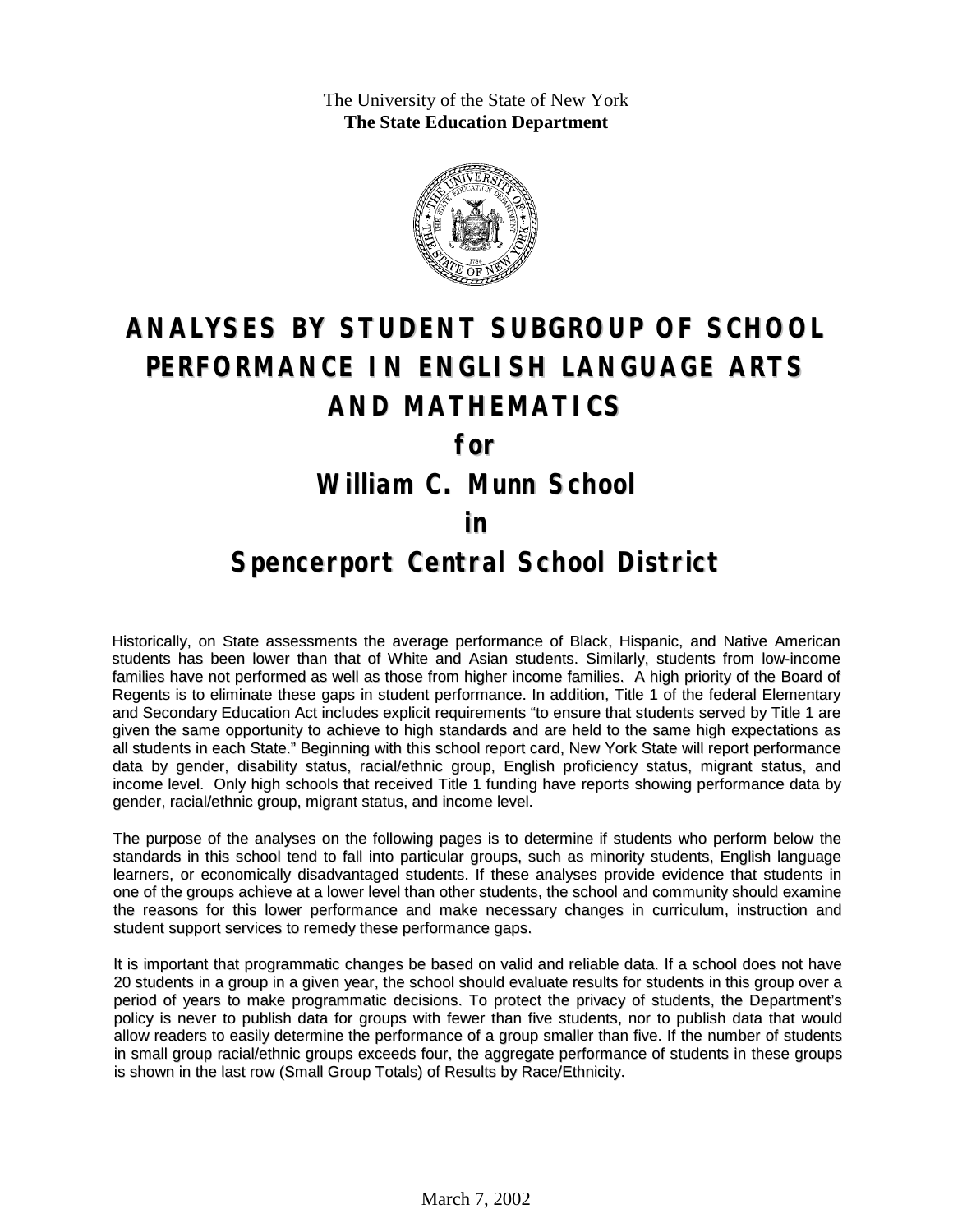## **Elementary English Language Arts**

A description of the performance levels and summary results for all general-education students and all students with disabilities can be found in the *Overview* of the New York State Report Card.

| <b>Student Subgroup</b>                  | <b>Counts of Students</b> |          |                             |               |              |             |              |                | <b>Percentages</b><br>of Tested |                  |
|------------------------------------------|---------------------------|----------|-----------------------------|---------------|--------------|-------------|--------------|----------------|---------------------------------|------------------|
|                                          | <b>Not Tested</b>         |          |                             | <b>Tested</b> |              |             |              |                | <b>Students</b>                 |                  |
|                                          | <b>ALT</b>                | ELL      | No<br>Valid<br><b>Score</b> | Level<br>1    | Level<br>2   | Level<br>3  | Level<br>4   | Total          | Level<br>$2 - 4$                | Level<br>$3 - 4$ |
| Results by Race/Ethnicity                |                           |          |                             |               |              |             |              |                |                                 |                  |
| American Indian/Alaskan<br><b>Native</b> | $\mathbf 0$               | 0        | 0                           | $\mathbf 0$   | $\mathbf 0$  | $\mathbf 0$ | 0            | 0              | 0%                              | 0%               |
| <b>Black</b>                             | $\mathbf 0$               | 0        | 0                           | $\mathbf{1}$  | 2            | 2           | $\mathbf{1}$ | 6              | 83%                             | 50%              |
| Hispanic                                 | $\mathbf 0$               | 0        | $\pmb{0}$                   | s             | s            | $\mathbf S$ | s            | $\overline{2}$ | s                               | s                |
| Asian or Pacific Islander                | 0                         | 0        | $\mathbf{1}$                | s             | s            | $\mathbf s$ | s            | 5              | s                               | s                |
| White                                    | $\pmb{0}$                 | 0        | $\pmb{0}$                   | 4             | 22           | 45          | 18           | 89             | 96%                             | 71%              |
| Total                                    | 0                         | 0        | $\mathbf{1}$                | 5             | 25           | 52          | 20           | 102            | 95%                             | 71%              |
| Small Group Totals (s)                   | 0                         | 0        | $\mathbf{1}$                | 0             | $\mathbf{1}$ | 5           | 1            | $\overline{7}$ | 100%                            | 86%              |
| Results by Gender                        |                           |          |                             |               |              |             |              |                |                                 |                  |
| Female                                   | $\mathbf 0$               | 0        | $\mathbf{1}$                | 3             | 6            | 23          | 9            | 41             | 93%                             | 78%              |
| Male                                     | $\mathbf 0$               | 0        | $\pmb{0}$                   | 2             | 19           | 29          | 11           | 61             | 97%                             | 66%              |
| Total                                    | 0                         | 0        | $\mathbf{1}$                | 5             | 25           | 52          | 20           | 102            | 95%                             | 71%              |
| Results by English Proficiency Status    |                           |          |                             |               |              |             |              |                |                                 |                  |
| <b>English Proficient</b>                | 0                         | 0        | $\mathbf{1}$                | 5             | 25           | 52          | 20           | 102            | 95%                             | 71%              |
| <b>Limited English Proficient</b>        | 0                         | 0        | 0                           | $\pmb{0}$     | $\mathbf 0$  | $\mathbf 0$ | $\mathbf 0$  | 0              | 0%                              | 0%               |
| Total                                    | $\mathbf 0$               | 0        | 1                           | 5             | 25           | 52          | 20           | 102            | 95%                             | 71%              |
| Results by Income Level                  |                           |          |                             |               |              |             |              |                |                                 |                  |
| Economically<br>Disadvantaged            | $\mathbf 0$               | 0        | $\mathbf 0$                 | 1             | 9            | 13          | 3            | 26             | 96%                             | 62%              |
| Not Disadvantaged                        | $\mathbf 0$               | 0        | $\mathbf{1}$                | 4             | 16           | 39          | 17           | 76             | 95%                             | 74%              |
| Total                                    | $\mathbf 0$               | $\Omega$ | $\mathbf{1}$                | 5             | 25           | 52          | 20           | 102            | 95%                             | 71%              |
| Results by Migrant Status                |                           |          |                             |               |              |             |              |                |                                 |                  |
| <b>Migrant Family</b>                    | 0                         | 0        | $\pmb{0}$                   | 0             | 0            | $\mathbf 0$ | 0            | 0              | 0%                              | 0%               |
| Not Migrant Family                       | 0                         | 0        | $\mathbf{1}$                | 5             | 25           | 52          | 20           | 102            | 95%                             | 71%              |
| Total                                    | 0                         | 0        | $\mathbf{1}$                | 5             | 25           | 52          | 20           | 102            | 95%                             | 71%              |

**Note. ALT** designates severely disabled students eligible for the New York State Alternate Assessment; **ELL** designates English language learners eligible for an alternative assessment of proficiency in reading English; and **No Valid Score** designates students who did not receive a valid test score because of absence from all or part of the test or because the test was administered under nonstandard conditions.

03/07/02